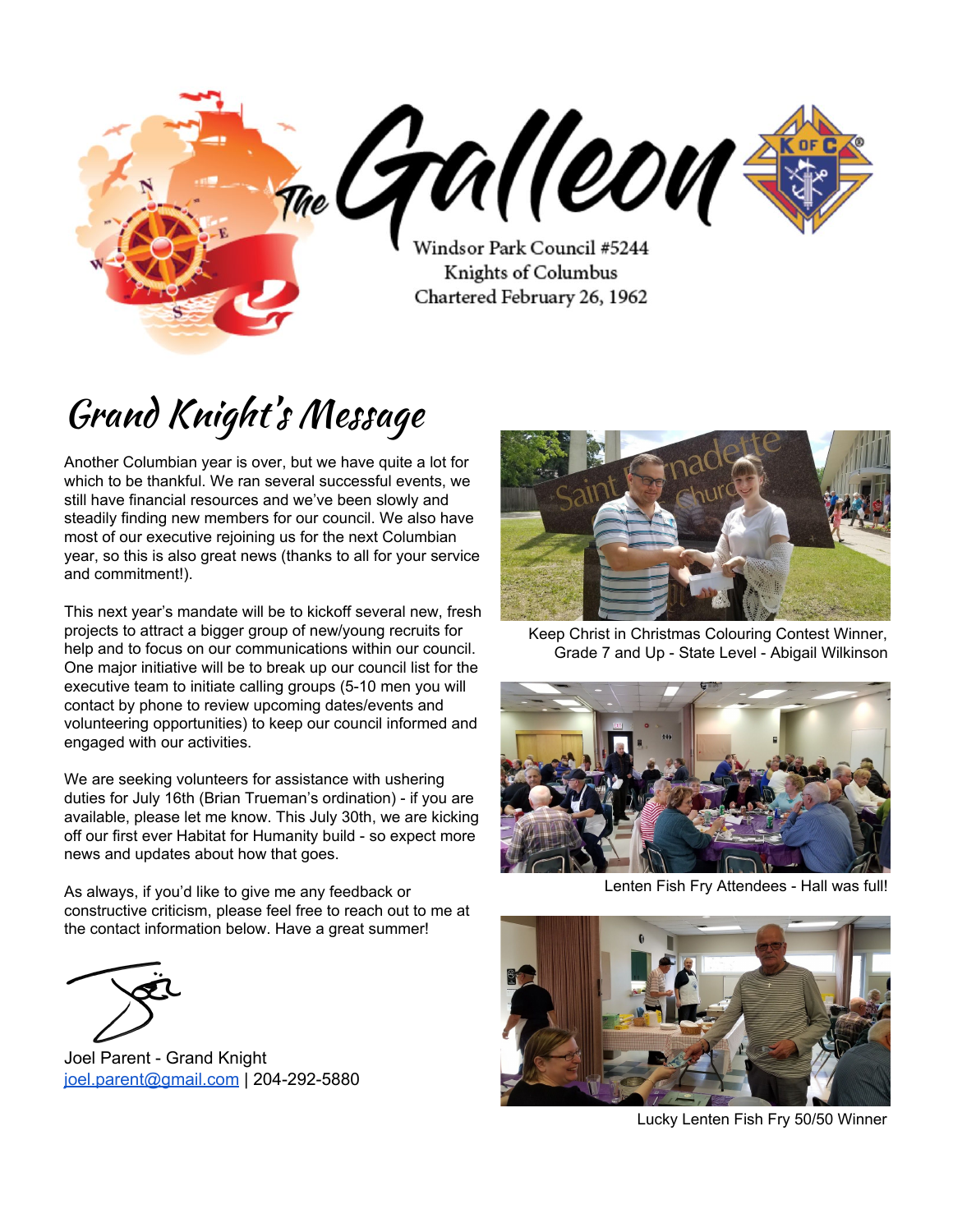## Minutes from last meeting

## **A YYHb[ '8 UHY. '>i bY'%28\$%'**

j

- 1. **7 U `` hc `CfXYf** (Grand knight stands at all times while presiding.)
	- a. **Df UnYf**

j

- b. Fc"7U"cZCZ**ZJWYfg**
- c. **CdYb]b[ CXY**
- 2. **7) Ud'UJbEg'A YggU[Y:** Brian Trueman attended. He is being ordained to the Transitional Deaconate on July 16th. He expressed his thanks to our council for the support he's received. He hoped the Knights could provide some help on July 16th, with things like parking guidance, seating, and possibly the setup of the upstairs hall for attendees in case we need extra space for viewing during mass. We would also be needed to reset the upstairs hall for the reception that will follow the service. Congratulations to Brian Trueman on your ordination!
- 3. **FYUXIb[ UbX 5 ddfc j U cZA lbi hYg cZDfYj lci g A YYHb[ The minutes were read, and amended to** reflect a seconded motion. Achicb'h: 'Uddfcj Y'Vm6f"6fjUbž&bX'Vm6f"8cb'6cXbUfWi\_" **7 Uff YX"**

#### 4. **; fUbX'?b][\Hog'FYdcfh''**

j

- a. GK thanked everyone for a great year, we have not run out of money! GK reported on updates from the State Convention: the Knights are under threat of extinction, but there is great potential for growth and a lot of good things going on. The State convention was an energizing experience, and there's still much "worthwhile-ness" in the Knights! We will continue the work!
	- i. Br. Scott (DGK) also noted that State is having trouble finding people, but they are still finding ways to get the necessary work done.
	- ii. Br. Scott also noted that the MB State website has been redesigned (by our very own GK) and it looks great! Check it out if you have a moment: <http://www.manitobastatecouncil.ca/>
- b. GK shared some plans for the upcoming Columbian year: Habitat build, as well as thoughts on how to invite new potential members to get involved by spearheading their own project, with support from our current members.
- c. Thank you to the current executive members who have agreed to stay on for another year in their current capacity. We hope to begin a mentoring program next year so that newer members can learn as they transition into executive roles in the future.
- d. The Link/Password to the SAFE training website is available on the 5244.ca website, please take the training if you have not already done so, and send GK the certification docs so they can be filed.

## 5. **HfYUgifYfEg FYdcfh**

j

- a. General Account: \$7,181.11
- b. Charity Account: \$6,706.32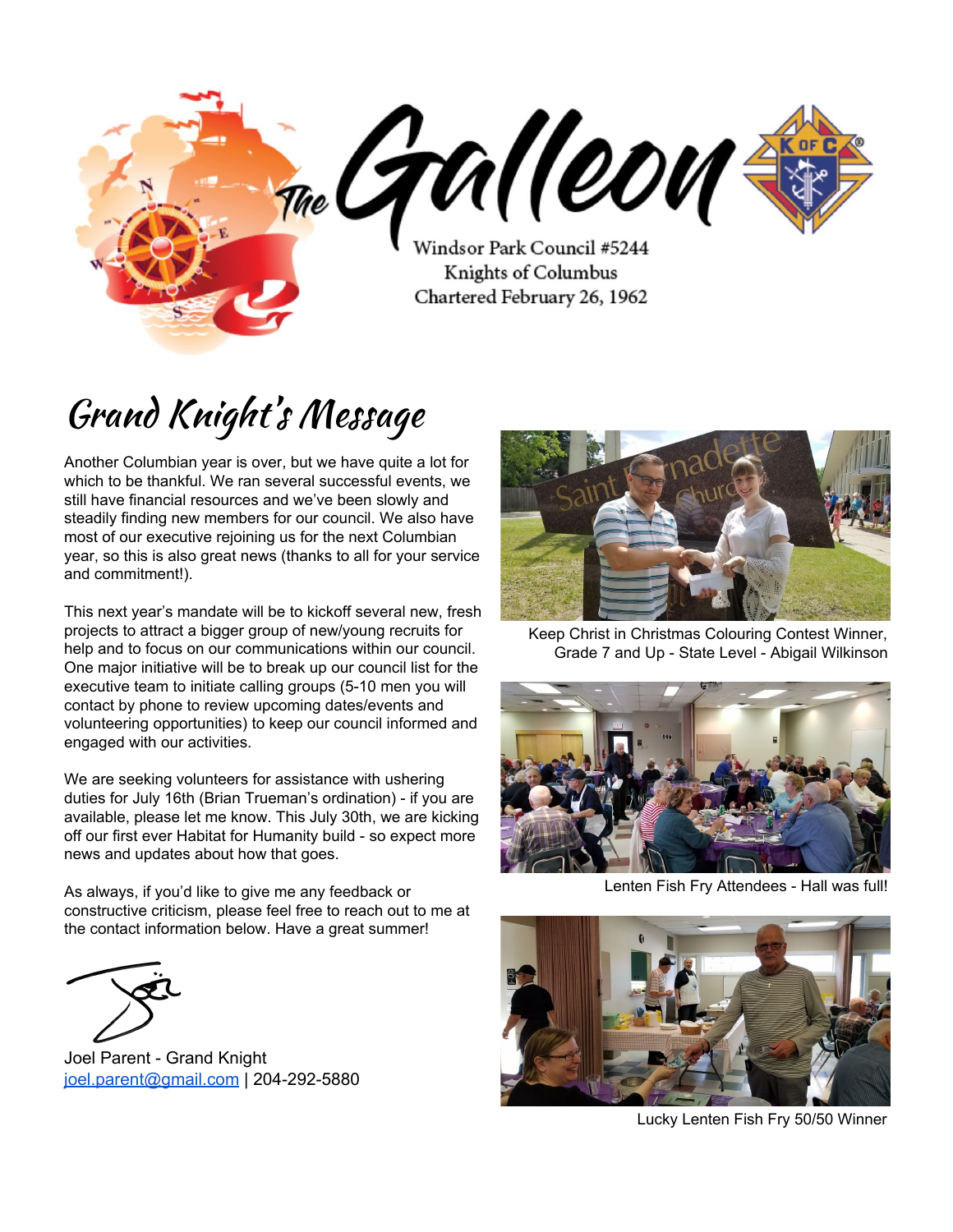- c. Vocations Account: \$389.98
- d. No other report.

j

j

j

- Y" A CHECB in: Uddfcj Y h Y Hf YUgi f YfEg f YdcfhVm6f"6f]Ub : fUgYf" &bX 6f"8 cb 6i WWJb]" **7 Uff YX"**
- 6. FYUX]b[`Vm; fUbX`?b][\hcZFYWY]dhg`cZHfYUgi fYfic`: ]bUbVJU`GYWYHJfmUbX`HfYUgi fYfBg` **Jci W Yf cZ8 Ydcglh**
- 7. **FYUX]b[ cZ6]`g'UbX'7 ca a i b]WUqcbg'** 
	- a. GK announced that the winner of this year's Keep Christ in Christmas poster contest is Abigail Wilkinson! Congratulations to Abigail!

## 8. **FYdcfhcZGYfj WYDfc[fUa 7 ca a ]HYYg**

- a. Br. Don Buccini reported on the successful degree ceremony that was held at CTK, and hosted by our Council. Thanks to Br. Klem for all of his help that day. Br. Don Buccini noted his concern about the low level of participation from our Council.
	- i. GK admitted that communication about the date wasn't very clear, apologizing and it's likely that many of our members didn't know of the date/details
- b. Br. Don also encouraged us to continue our efforts to recruit new members. This drive for membership has to be consistent and ongoing.
- c. Br. Cliff noted that on June 30th at the 11am mass there will be a Baptism, and asked if one of our Members would be available to make the presentation of the Rosary to the family. There are going to be 3 more presentations in July & August.
- d. Br. Cliff also spoke about one of our parishioners (Owen) who was raising money for Cancer Care after being diagnosed himself! Including some funds from our council, he raised a total of \$667 all on his own! Well done, Owen!
- e. Br. Scott advised that we can participate in a Habitat Build even though we don't have all \$2500 to contribute. The organizers have provided us with dates to pick! Note that any volunteers who wish to participate must complete a small amount of online training for safety purposes.
- f. Br. Bob Love announced that their team will be working at Siloam on Wednesday June 26th.
- g. GK thanked Br. Gerald Sliva for his help with the Applebees breakfast, which raised over \$900! Thanks also to Br. Morris Subtelny and Br. Brian Fraser.

## 9. **I b2b]g\YXGi g]bYgg**

j

j

- a. ICCD Tickets
- b. Grey Cup Tickets
- c. Appreciation Day
- d. Discussion about New Member Engagement
- e. Budget Discussion (tabled until an executive meeting in August/September)